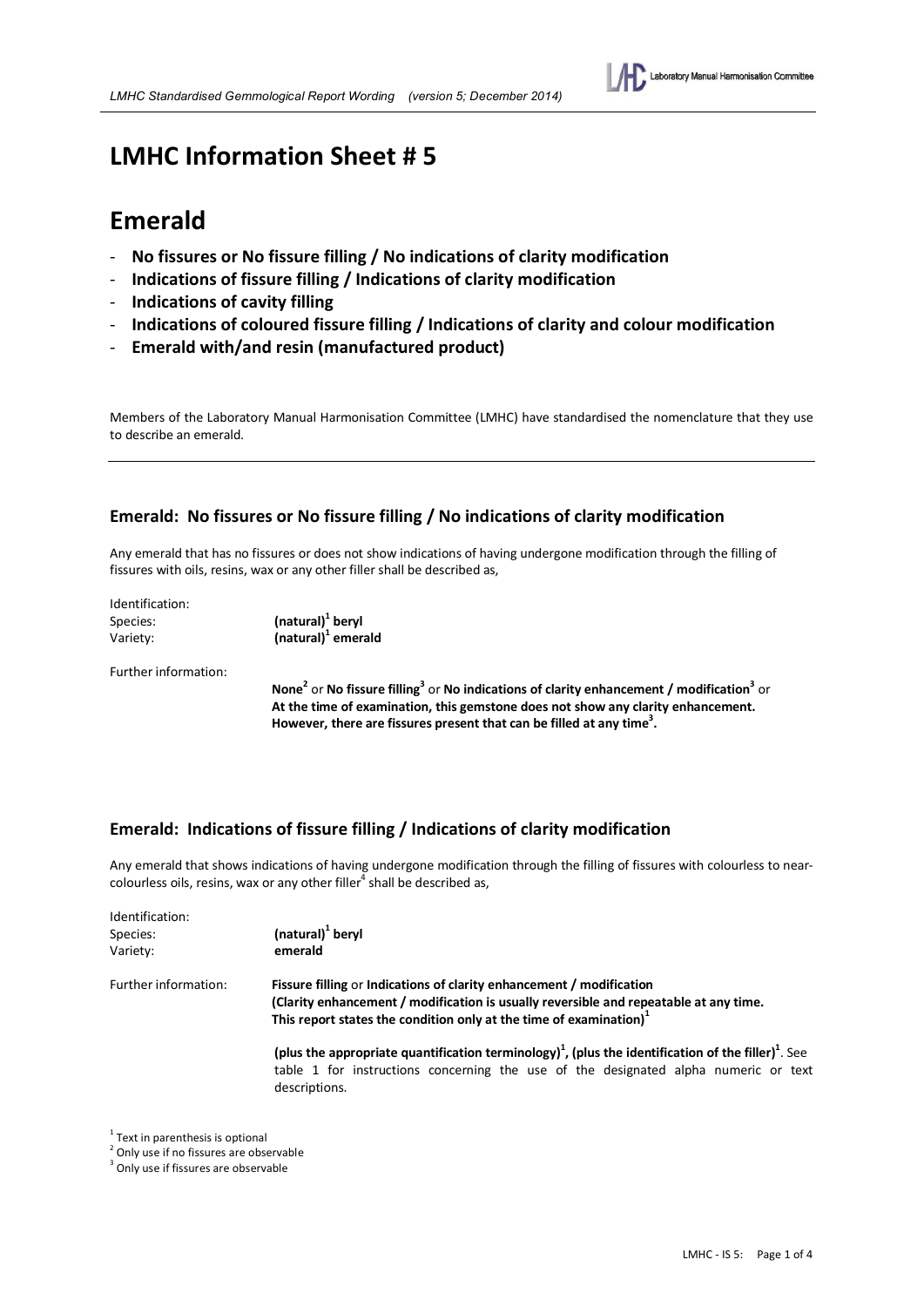

<sup>4</sup> When viewed in bulk, e.g., in a bottle, oils and resins may appear to have colour. However, when viewed in thin films, as in fissures, the appearance may be colourless to near-colourless.

| Status:                            | <b>No</b><br>fissures<br>present<br>in stone | No or insignificant<br>filler in fissures <sup>3</sup>  | Quantification and identification of filler in fissures |                                               |                                                  |
|------------------------------------|----------------------------------------------|---------------------------------------------------------|---------------------------------------------------------|-----------------------------------------------|--------------------------------------------------|
| <b>Report</b><br>Alpha<br>numeric: |                                              |                                                         | F <sub>1</sub>                                          | F <sub>2</sub>                                | F3                                               |
| <b>Report</b><br>Text:             | None <sup>2</sup><br>or                      | No / Insignificant<br>fissure filling                   | Minor amount of oil /<br>resin in fissures              | Moderate amount of oil<br>/ resin in fissures | Significant amount of<br>oil / resin in fissures |
|                                    |                                              | No / Insignificant                                      | or<br>Indications of minor                              | or<br>Indications of moderate                 | or<br>Indications of significant                 |
|                                    |                                              | indications of clarity<br>enhancement /<br>modification | clarity enhancement /<br>modification                   | clarity enhancement /<br>modification         | clarity enhancement /<br>modification            |

#### Table 1: Emerald, quantification and identification of filler in fissures

#### **Notes**

A: Opaque residues of resins or oils that remain behind within fissures following 'cleaning' or through deterioration shall not be reported upon within the context of this IS. However, an informative note shall be placed on reports if opaque residues of resins or oils remain behind within fissures of emeralds through deterioration, e.g., drying or incomplete cleaning. An example of such a note would be: '(oil/resin) residues present'

B: The presence of materials within fissures that occur naturally is not within the context of this IS and need not be declared.

C: Whether using the alpha numeric or text description, the report shall also illustrate the equivalent by appending the above table or this Information Sheet shall be referenced.

### Figure 1: Illustrations for quantification of filler in fissures

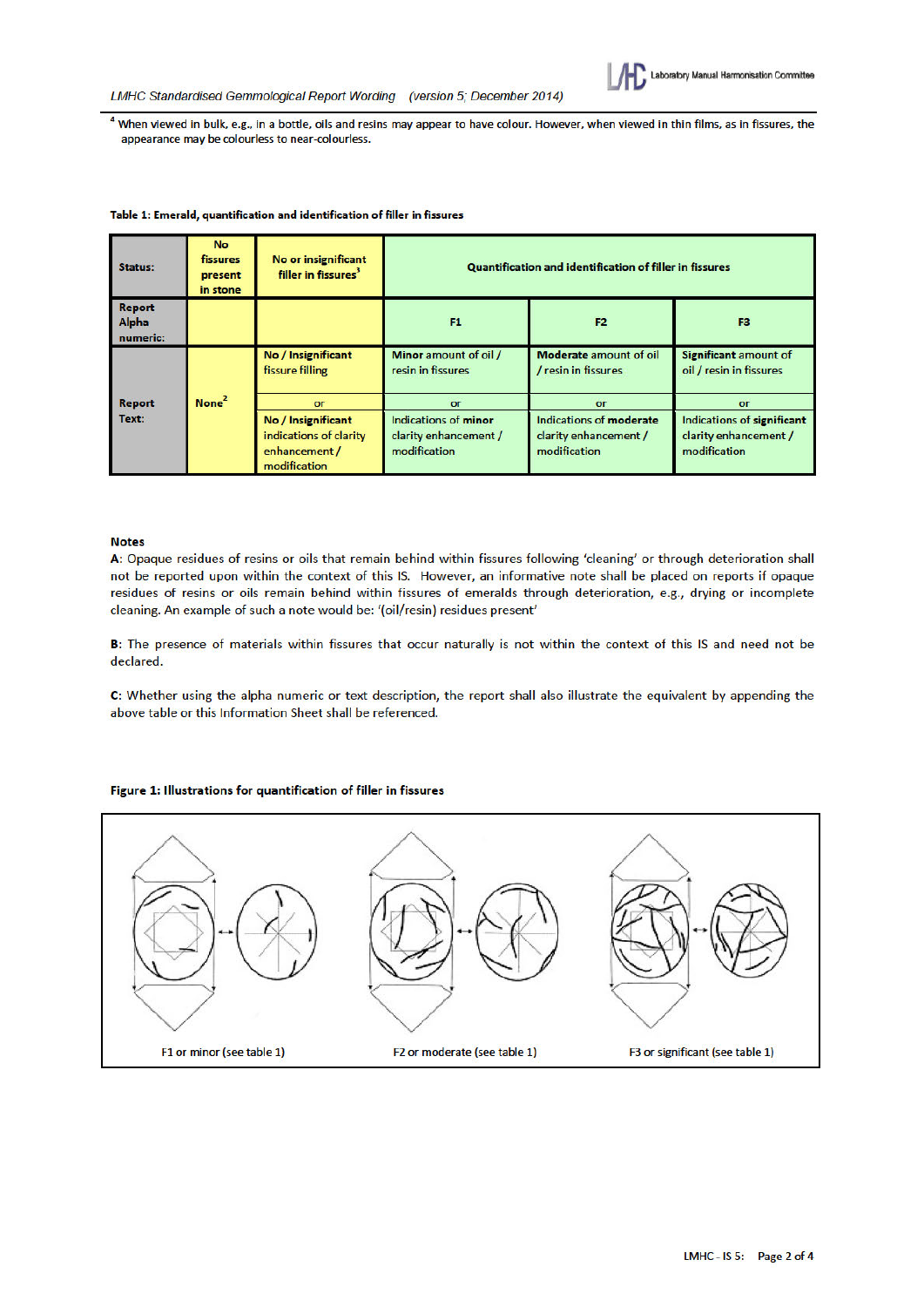

## **Emerald: Indications of cavity filling**

Any emerald that shows indications of having undergone modification through the filling of wide fractures and/or cavities with colourless to near-colourless resins or wax shall be described as,

| Identification:             |                                                                                                                             |  |  |
|-----------------------------|-----------------------------------------------------------------------------------------------------------------------------|--|--|
| Species:                    | (natural) <sup>1</sup> beryl                                                                                                |  |  |
| Variety:                    | emerald                                                                                                                     |  |  |
| <b>Further information:</b> | <b>Cavity filling</b>                                                                                                       |  |  |
|                             | (plus the appropriate quantification terminology) <sup>1</sup> , (plus the identification of the filler) <sup>1</sup> . See |  |  |
|                             | table 2 for instructions concerning the use of the designated alpha numeric or text                                         |  |  |
|                             | descriptions.                                                                                                               |  |  |

<sup>1</sup> Text in parenthesis is optional

#### Table 2: Emerald, quantification and identification of filled wide fractures/cavities

| Condition $\rightarrow$                      | Quantification and identification of filler in fracture(s) / cavity(ies) |                                               |                                                  |
|----------------------------------------------|--------------------------------------------------------------------------|-----------------------------------------------|--------------------------------------------------|
| <b>Report Alpha</b><br>$numeric \rightarrow$ |                                                                          | C2                                            | CЗ                                               |
| Report Text $\rightarrow$                    | <b>Minor</b> amount of<br>resin / wax in cavities                        | Moderate amount of<br>resin / wax in cavities | Significant amount of<br>resin / wax in cavities |

#### Notes:

D: Whether using the alpha numeric or text description, the report shall also illustrate the equivalent by appending the above table or this Information Sheet shall be referenced.

E: The presence of material within fractures that has occurred naturally is not within the context of this IS and need not be declared.

F: Durability/Stability: oil/resin fillers may be unstable at elevated temperatures and to chemical agents. Special care shall be taken when repairing jewellery items set with oil / resin filled emerald. The unmounting of such stones prior to jewellery repair is recommended.

# Emerald: Indications of coloured fissure filling/ indications of clarity and colour modification

Any emerald that shows evidence of having fissures/fractures filled with coloured agents<sup>2</sup> that have an effect on the colour<sup>3</sup> shall be described as,

| Identification:             |                                                                                                                                 |  |
|-----------------------------|---------------------------------------------------------------------------------------------------------------------------------|--|
| Species:                    | (natural) <sup>1</sup> beryl                                                                                                    |  |
| Variety:                    | emerald                                                                                                                         |  |
| <b>Further information:</b> | Coloured filler in fissures/fractures or Indications of clarity and colour enhancement/<br>modification by a coloured substance |  |
|                             | (plus the appropriate quantification terminology) <sup>1</sup> , (plus the identification of the filler) <sup>1</sup> . See     |  |
|                             | table 1 for instructions concerning the use of the designated alpha numeric or text                                             |  |
|                             | descriptions.                                                                                                                   |  |